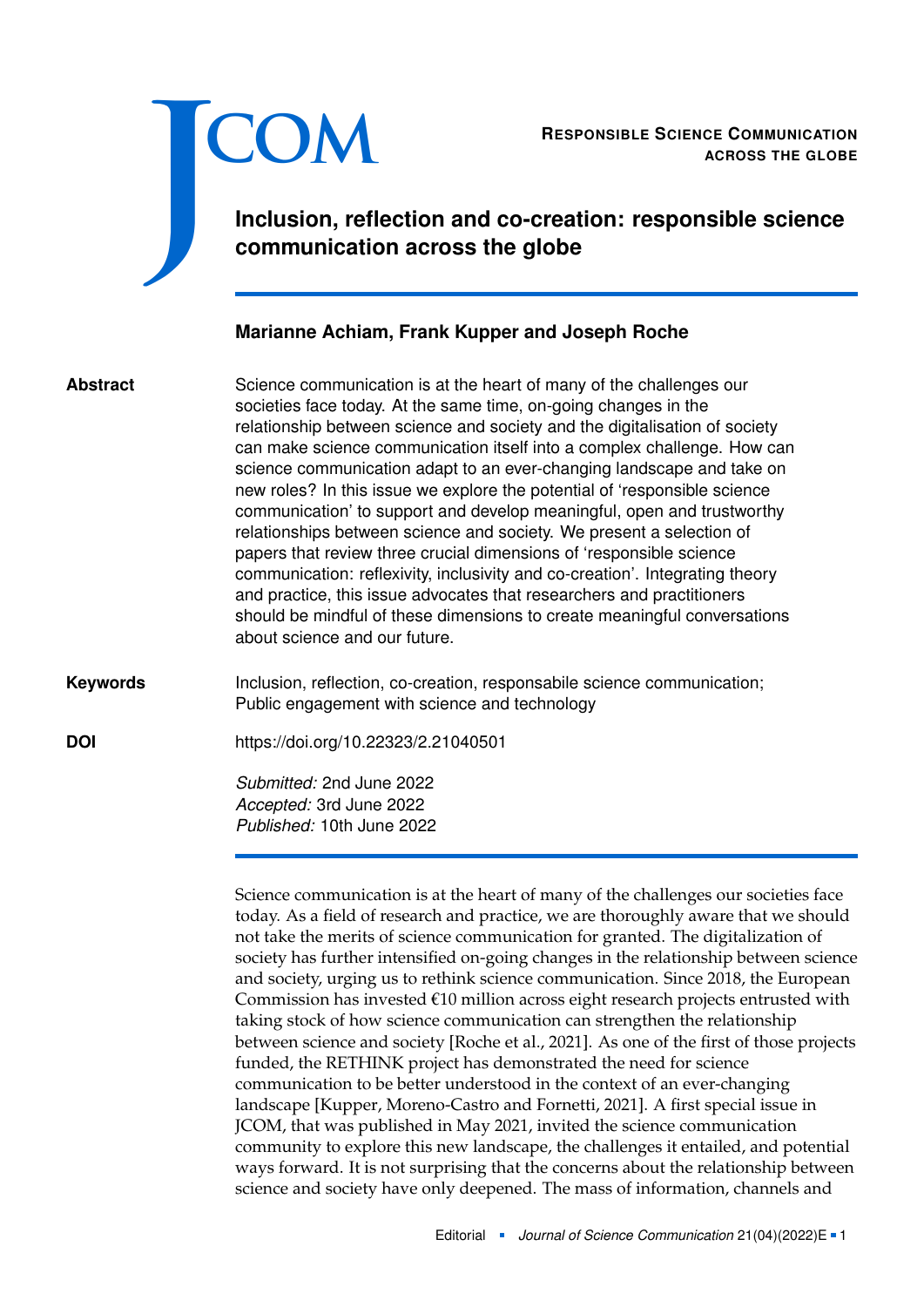formats is overwhelming. Which has extended the range of actors involved as well as the issues that are — or should be — addressed. At the same time, it is argued, society is increasingly fragmented and polarised. Many scholars and practitioners in the field of science communication are concerned that science and public may be increasingly distanced and alienated due to a pattern of fragmentation, polarisation and misinformation.

An important question for the science communication community is how to respond to these challenges. It may be crucial to adapt to the changing landscape and take on new roles. For example, in what way can science communication help science and the rest of society to mutually understand each other and develop meaningful, trustworthy relationships? To answer this question we may benefit from insights developed within the Responsible Research and Innovation (RRI) framework, propagated in the European research area since 2011. Building on earlier work on anticipatory governance, ethical reflection and public engagement, RRI aims to redirect the science-society relationship and involve all actors in a process of collaboration and dialogue to align scientific developments with society's needs, values and interests [Klaassen et al., [2018;](#page-5-1) Stilgoe, Owen and Macnaghten, [2013;](#page-6-1) Von Schomberg, [2013\]](#page-6-2). The 'responsible turn' invited by RRI asks scientists (and scientific institutions) to take responsibility for an open and mutually aligned relationship between science and society. Next to researchers themselves, funders of science communication research and science communication practitioners have also been tasked with considering the tenets of RRI [Mejlgaard et al., [2018;](#page-5-2) Scholten et al., [2016\]](#page-6-3). Despite these efforts, there are many questions left about 'responsible science communication'. What is the role of science communicators in this pursuit? What does it mean to engage in 'responsible science communication'? To what extent is 'responsible science communication' an answer to the above mentioned challenges and does it help to redefine science communication in a complex and changing world?

In this special issue, we explore the concept of 'responsible science communication' in light of the complex challenges of the current science communication landscape. From an RRI perspective, these challenges require an active participation of research and innovation actors in communication processes around research and innovation, now and in the future. Furthermore, it requires these processes to be *reflexive*, in terms of the critical reflection of individuals and institutions, 'holding a mirror up to one's own activities, commitments and assumptions' [Stilgoe, Owen and Macnaghten, [2013\]](#page-6-1), and *inclusive*, in terms of the early and active engagement of a wide range of actors and stakeholders to take their needs and concerns into account from start to finish. Increasingly, co-creation is recognized as a suitable approach to operationalize these dimensions of RRI. Five contributions to this special issue highlight these three aspects of 'responsible science communication': inclusivity, reflexivity and co-creation. We have invited the authors to explore these notions particularly by reflecting on science communication practices. For the commentary section of this special issue, we have invited authors to reflect on the notion of 'responsible science communication' from the perspective of different regions of the world.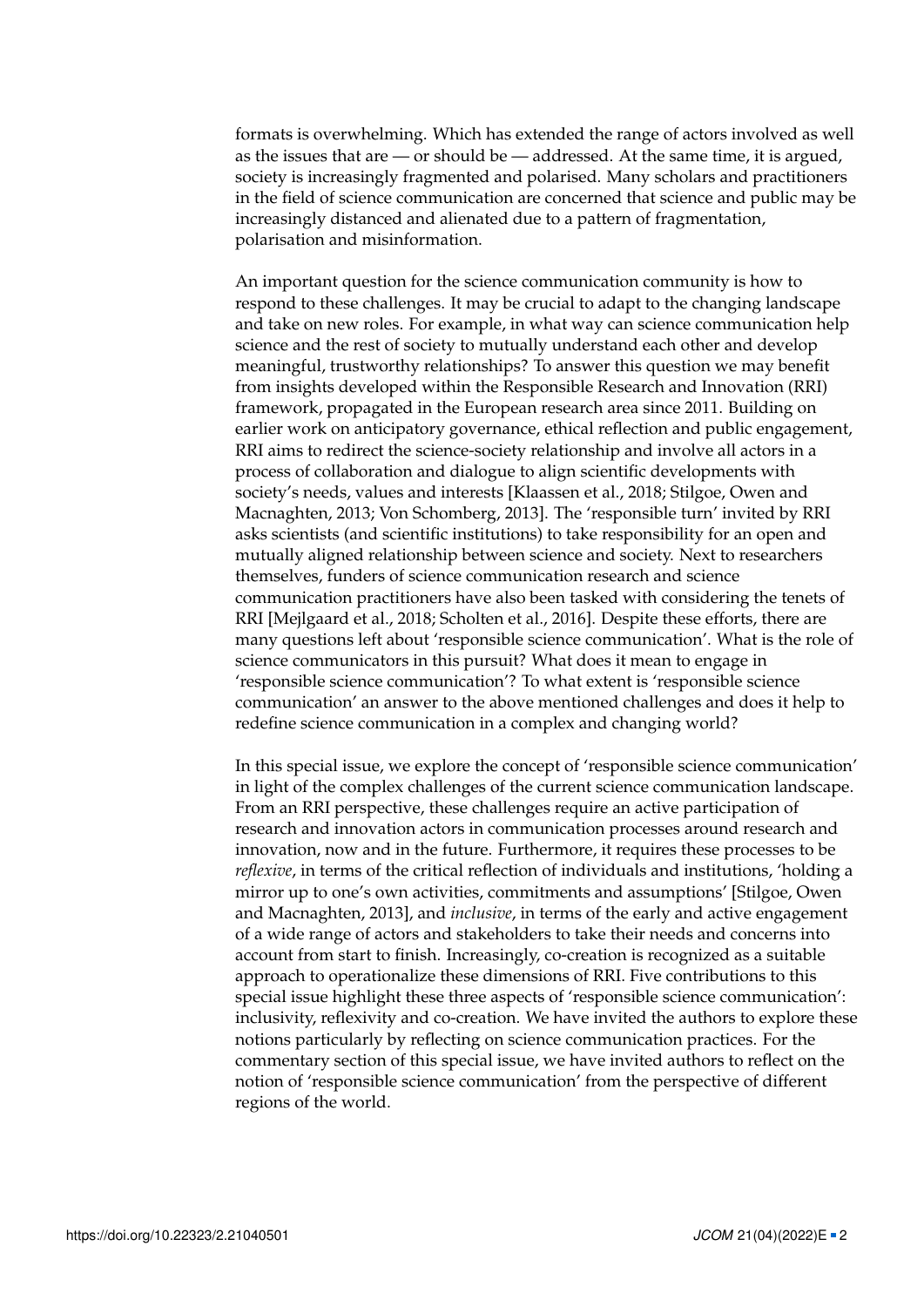**Inclusivity** One important impetus for its recent 'responsible turn' is that science, and by extension, science communication, have historically been dominated by white, western and masculinised perspectives [Canfield et al., [2020;](#page-4-0) Finlay et al., [2021;](#page-4-1) Nicolaisen and Achiam, [2019;](#page-5-3) Orthia, [2020\]](#page-5-4). This has important implications for those who engage in science communication — both its practitioners and its intended participants. Accordingly, the first sub theme of this special issue of JCOM focuses on inclusive science communication, understood as an approach that acknowledges the gendered, raced, classed, ableist (etc.) properties of science, and attempts to redress these historical and present-day inequities [Canfield et al., [2020\]](#page-4-0).

> In their study, Wilkinson et al. [\[2022\]](#page-6-4) focus on the practices and motivations of science communicators in seven European countries: Italy, the Netherlands, Poland, Portugal, Serbia, Sweden and the UK. Across these countries, the authors find that although women and men practice science communication with similar frequency, there are indications that women tend to be found in more supporting and assisting roles in science communication, whereas men tend to be found in more senior and high-status roles. Their study suggests that the seemingly straightforward gender divisions in science communication found in other studies [e.g. Johnson, Ecklund and Lincoln, [2014\]](#page-5-5) may have underlying nuances that are yet to be discovered.

> Keith and Kerr [\[2022\]](#page-5-6) address the underlying rationales of science communication. They point out how public discourse in the UK often focuses on the need for a more diverse STEM workforce *for the benefit of science and society*. This discourse positions inclusive science communication as a means to recruit youth from across socioeconomic, ethnic and gender spectrums to scientific career pathways in order to strengthen the economy, rather than as a means to better the situations of these individuals. In response, Kerr and Keith propose a 're-think' of science communication that reframes science engagement in terms of its benefit to the individual, e.g. by improving lifestyle or employability.

Both papers in this sub theme illustrate how research in inclusive science communication has moved beyond first-order (but necessary) studies of the inclusiveness of individual science communication events. Instead, the studies presented here critically question the societal and institutional structures that govern science communication practices in Europe.

**Reflexivity** The second subtheme, reflexivity, has long been associated with science [Bourdieu, [2004\]](#page-4-2). In recent years, reflective practice has been highlighted for both researchers and practitioners in wide-ranging ways, such as encouraging sustainable development during a pandemic [Fuertes-Camacho, Dulsat-Ortiz and Álvarez-Cánovas, [2021\]](#page-5-7), supporting museum facilitators in their professional responsibilities [Moore et al., [2020\]](#page-5-8), and promoting more inclusive approaches to science communication [Finlay et al., [2021\]](#page-4-1). The subtheme of reflexivity is addressed by two research papers in this special issue highlighting how science communication researchers and practitioners need to critically reflect on their assumptions, perspectives, and roles, as well as developing new reflective practices that foster inclusion, adaption, and sensemaking.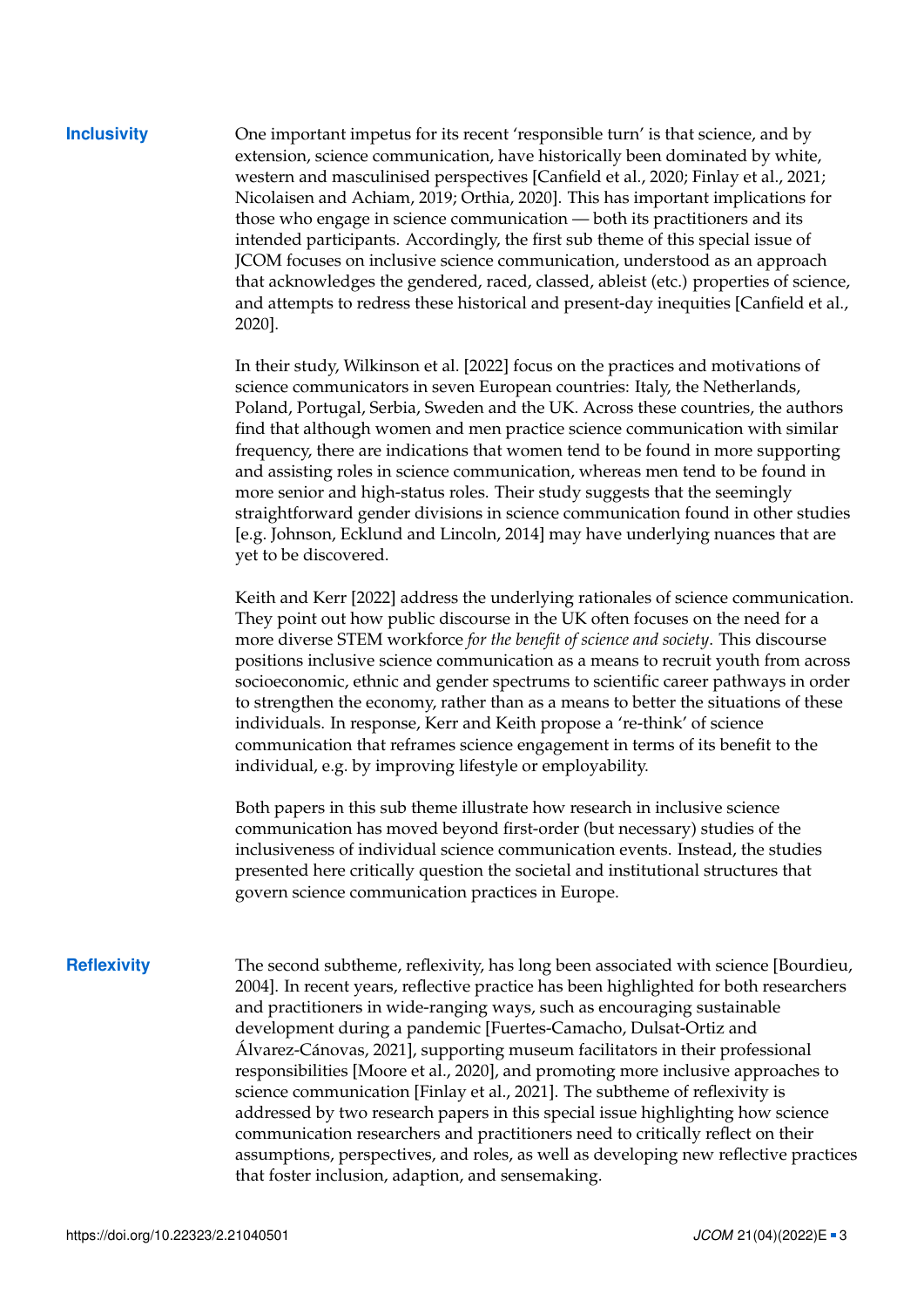Bailey, Salmon and Horst [\[2022\]](#page-4-3) describe an example of how critical reflection in science communication can be facilitated. Through their creative and playful example of an engagement incubator in the form of a pop-up cardboard laundromat, the authors demonstrate how design can be a powerful means of stimulating reflection on public engagement with science.

Roedema et al. [\[2022\]](#page-6-5) demonstrate the importance of supporting science communication practitioners in developing reflective practice approaches to adapt engagement activities to complex and contemporary environments. The authors show how reflective practice provides a means for science communication to become more responsible by opening up conversations about all aspects of how science is communicated, from surface-level facts and evidence to underlying values, emotions, and worldviews.

**Co-creation** The third subtheme, co-creation, is increasingly recognized as an important approach and methodology to operationalize RRI [Deserti, Real and Schmittinger, [2022\]](#page-4-4). In fields like participatory design, co-creation has since long been propagated as a promising tool for the inclusive development of new and experimental solutions. Co-creation transforms passive into active actors by involving them actively in all stages of a development process in order to take the needs and interests of all actors into account. From an RRI perspective, co-creation is used to engage neglected actors and stakeholders and better include society in research and innovation processes [Deserti, Real and Schmittinger, [2022\]](#page-4-4). Also in the area of science communication, co-creation gains traction [Rock, McGuire and Rogers, [2018\]](#page-6-6). At the science-society interface, co-creative practices are not only used to co-create research and innovation trajectories, but also to co-create science communication itself. This development is elucidated by the contribution of Magalhães et al. [\[2022\]](#page-5-9) to this special issue. Their *practice insight* tells the story of the citizen science scicomm labs initiated by the NEWSERA project. These labs use a co-creation methodology to improve the communication strategies and impact of citizen science projects.

| <b>Commentary</b> |
|-------------------|
| section:          |
| responsible       |
| science           |
| communication     |
| around the globe  |

Insights into what responsible science communication can and should look like are provided by researchers and practitioners in different parts of the world.

Gajewski [\[2022\]](#page-5-10) gives an overview of how science communication practice in Poland has grown and yet could still benefit from openness and reflexivity to better address the needs and perspectives of public audiences.

Leach [\[2022\]](#page-5-11) shares a commentary on what rethinking science engagement could look like in Australia. She suggests issues and opportunities facing responsible science communication as well as the tensions present in current science engagement efforts that need to be investigated and unpacked to bolster responsible science communication on a global scale.

Rasekoala [\[2022\]](#page-6-7) thinks profoundly about the outcomes of the EU-funded project RETHINK and what they might imply (or not) for science communication in an African context. In doing so, Rasekoala considers how the project's implications are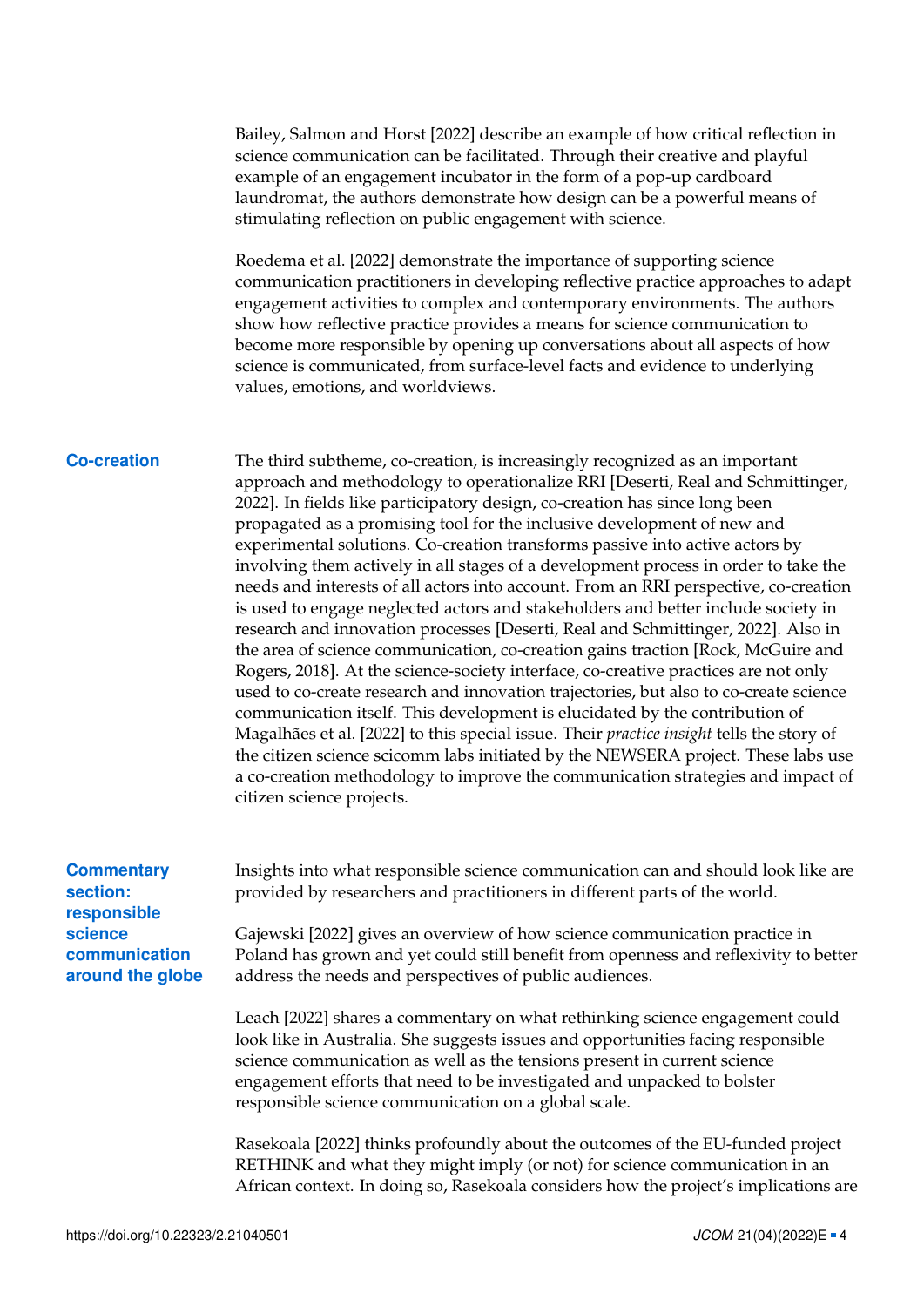embedded in the cultural norms, practices, historicity of the European continent. In response, she interrogates and situates those implications with respect to science communication practices in Africa – effectively decolonising RETHINK's outcomes.

Aguirre Rios and de Regules [\[2022\]](#page-4-5) consider science communication in Latin America from a historical perspective. The authors provide compelling narratives of science communication from across centuries and regions, and use these narratives to contextualise present-day practices. Specifically, they focus on the ongoing challenge of science communication — namely constructively aligning the views of the heterogenous citizens in the 'melting pot of melting pots' that is Latin America.

Jensen [\[2022\]](#page-5-12) outlines some key considerations for responsible science communication based on available evidence in science communication literature and practice. He outlines a set of questions for future science communication research to shape responsible science communication around the globe.

Taken together, these commentaries lend support to the reflection offered by Gascoigne and Schiele [\[2020,](#page-5-13) p. 2], namely that 'although the movement to foster the development of science culture is universal, it can only develop in the historical, cultural and social contexts of a country'. We see in the commentaries the rich influence of national and regional conditions on the evolution of science communication. If science communication as a field of research and practice indeed wants to contribute to the challenges of today, researchers and practitioners should be mindful of these conditions to make their efforts truly inclusive and reflective and co-create meaningful conversations about science and our future.

- <span id="page-4-5"></span><span id="page-4-3"></span>**References** Aguirre Rios, C. and de Regules, S. (2022). 'Responsible science communication in Latin America: reflections on challenges'. *JCOM* 21 (04), C03. <https://doi.org/10.22323/2.21040303>.
	- Bailey, J., Salmon, R. and Horst, M. (2022). 'The 'Engagement Incubator': using design to stimulate reflexivity about public engagement with science'. *JCOM* 21 (04), A01. <https://doi.org/10.22323/2.21040201>.
	- Bourdieu, P. (2004). Science of science and reflexivity. U.K.: Polity Press.
	- Canfield, K. N., Menezes, S., Matsuda, S. B., Moore, A., Austin, A. N. M., Dewsbury, B. M., Feliú-Mójer, M. I., McDuffie, K. W. B., Moore, K., Reich, C. A., Smith, H. M. and Taylor, C. (2020). 'Science communication demands a critical approach that centers inclusion, equity and intersectionality'. *Frontiers in Communication* 5, 2. <https://doi.org/10.3389/fcomm.2020.00002>.
	- Deserti, A., Real, M. and Schmittinger, F., eds. (2022). Co-creation for Responsible Research and Innovation: Experimenting with Design Methods and Tools. Springer International Publishing.

<span id="page-4-4"></span><span id="page-4-2"></span><span id="page-4-0"></span><https://doi.org/10.1007/978-3-030-78733-2>.

<span id="page-4-1"></span>Finlay, S. M., Raman, S., Rasekoala, E., Mignan, V., Dawson, E., Neeley, L. and Orthia, L. A. (2021). 'From the margins to the mainstream: deconstructing science communication as a white, Western paradigm'. *JCOM* 20 (01), C02. <https://doi.org/10.22323/2.20010302>.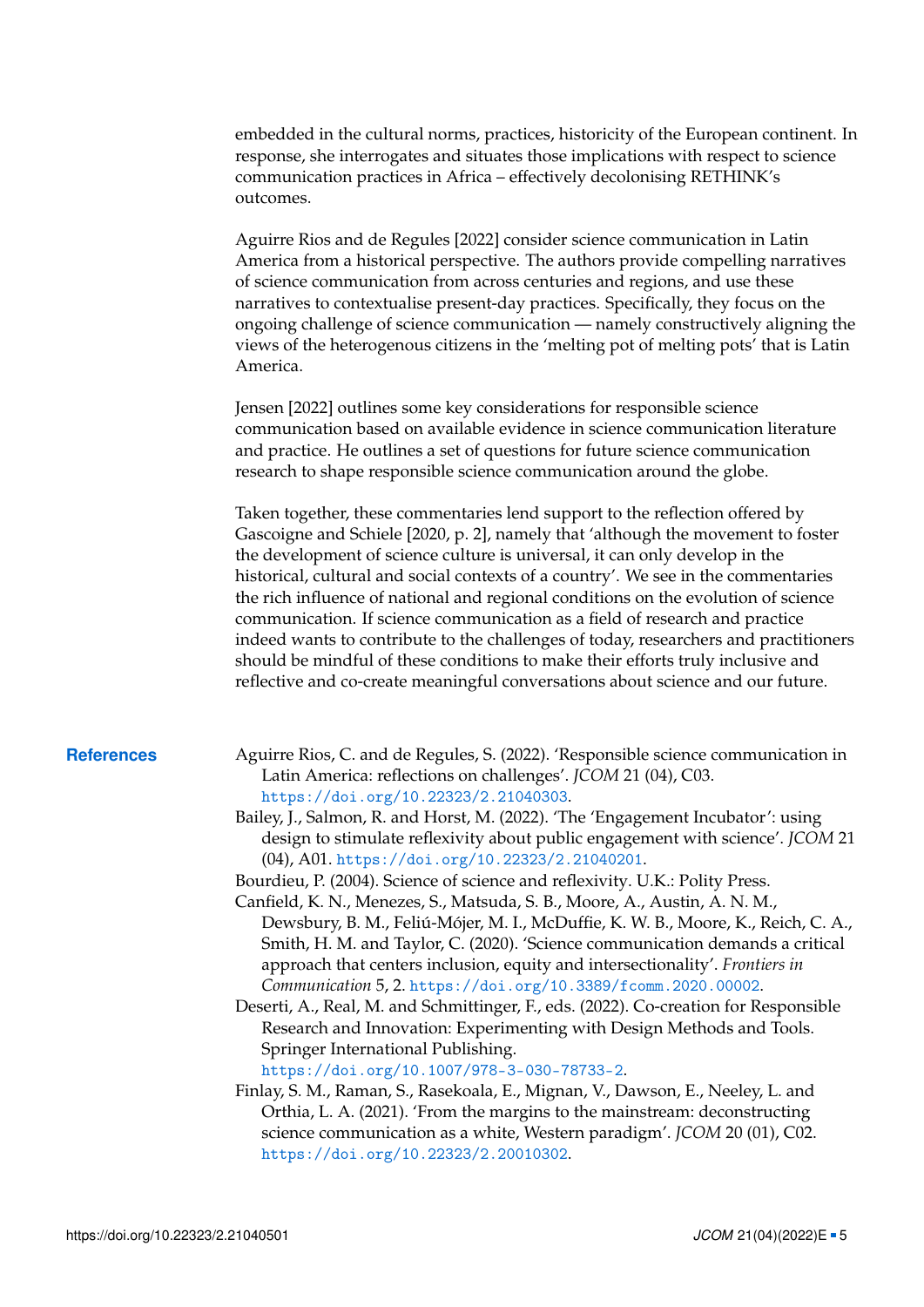- <span id="page-5-7"></span>Fuertes-Camacho, M. T., Dulsat-Ortiz, C. and Álvarez-Cánovas, I. (2021). 'Reflective Practice in Times of Covid-19: A Tool to Improve Education for Sustainable Development in Pre-Service Teacher Training'. *Sustainability* 13 (11), p. 6261. <https://doi.org/10.3390/su13116261>.
- <span id="page-5-10"></span>Gajewski, W. (2022). 'Beyond the needs of science — can opennes and reflexivitiy push the polish science communication further?' *JCOM* 21 (04), C05. <https://doi.org/10.22323/2.21040305>.
- <span id="page-5-13"></span>Gascoigne, T. and Schiele, B. (2020). 'Introduction: A global trend, an emerging field, a multiplicity of understandings: Science communication in 39 countries'. In: Communicating Science: A Global Perspective. Ed. by T. Gascoigne, B. Schiele, J. Leach, M. Riedlinger, B. V. Lewenstein, L. Massarani and P. Broks. 1st ed. Canberra, Australia: Australian National University Press. <https://doi.org/10.22459/CS.2020.01>.
- <span id="page-5-12"></span>Jensen, E. A. (2022). 'Developing open, reflexive and socially responsible science communication research and practice'. *JCOM* 21 (04), C04. <https://doi.org/10.22323/2.21040304>.
- <span id="page-5-5"></span>Johnson, D. R., Ecklund, E. H. and Lincoln, A. E. (2014). 'Narratives of science outreach in elite contexts of academic science'. *Science Communication* 36 (1), pp. 81–105. <https://doi.org/10.1177/1075547013499142>.
- <span id="page-5-6"></span>Keith, L. and Kerr, G. (2022). 'Levelling the playing field: lessons from sport on re-framing science engagement as a benefit to the individual'. *JCOM* 21 (04), A03. <https://doi.org/10.22323/2.21040203>.
- <span id="page-5-1"></span>Klaassen, P., Rijnen, M., Vermeulen, S., Kupper, F. and Broerse, J. (2018). *Technocracy versus experimental learning in RRI: On making the most of RRI's interpretative flexibility*. From Concepts to Practices. Ed. by G. Robert, P. John and R. Bernard. <https://doi.org/10.4324/9781315457291>.
- <span id="page-5-0"></span>Kupper, F., Moreno-Castro, C. and Fornetti, A. (2021). 'Rethinking science communication in a changing landscape'. *JCOM* 20 (03), E. <https://doi.org/10.22323/2.20030501>.
- <span id="page-5-11"></span>Leach, J. (2022). 'Commentary: ReThinking iteratively (from Australia)'. *JCOM* 21 (04), C02. <https://doi.org/10.22323/2.21040302>.
- <span id="page-5-9"></span>Magalhães, J., Guasch, B., Arias, R., Giardullo, P., Elorza, A., Navalhas, I., Marín-González, E., Mazzonetto, M. and Luís, C. (2022). 'A methodological approach to co-design citizen science communication strategies directed to quadruple-helix stakeholders'. *JCOM* 21 (04), A05. <https://doi.org/10.22323/2.21040205>.
- <span id="page-5-2"></span>Mejlgaard, N., Woolley, R., Bloch, C., Bührer, S., Griessler, E., Jäger, A., Lindner, R., Bargmann Madsen, E., Maier, F., Meijer, I., Peter, V., Stilgoe, J. and Wuketich, M. (2018). 'Europe's plans for responsible science'. *Science* 361 (6404), pp. 761–762. <https://doi.org/10.1126/science.aav0400>.
- <span id="page-5-8"></span>Moore, S., Roche, J., Bell, L. and Neenan, E. E. (2020). 'Supporting facilitators of maker activities through reflective practice'. *Journal of Museum Education* 45 (1), pp. 99–107. <https://doi.org/10.1080/10598650.2019.1710688>.
- <span id="page-5-3"></span>Nicolaisen, L. B. and Achiam, M. (2019). 'The implied visitor in a planetarium exhibition'. *Museum Management and Curatorship* 35 (2), pp. 143–159. <https://doi.org/10.1080/09647775.2019.1691637>.
- <span id="page-5-4"></span>Orthia, L. A. (2020). 'Strategies for including communication of non-Western and indigenous knowledges in science communication histories'. *JCOM* 19 (02), A02. <https://doi.org/10.22323/2.19020202>.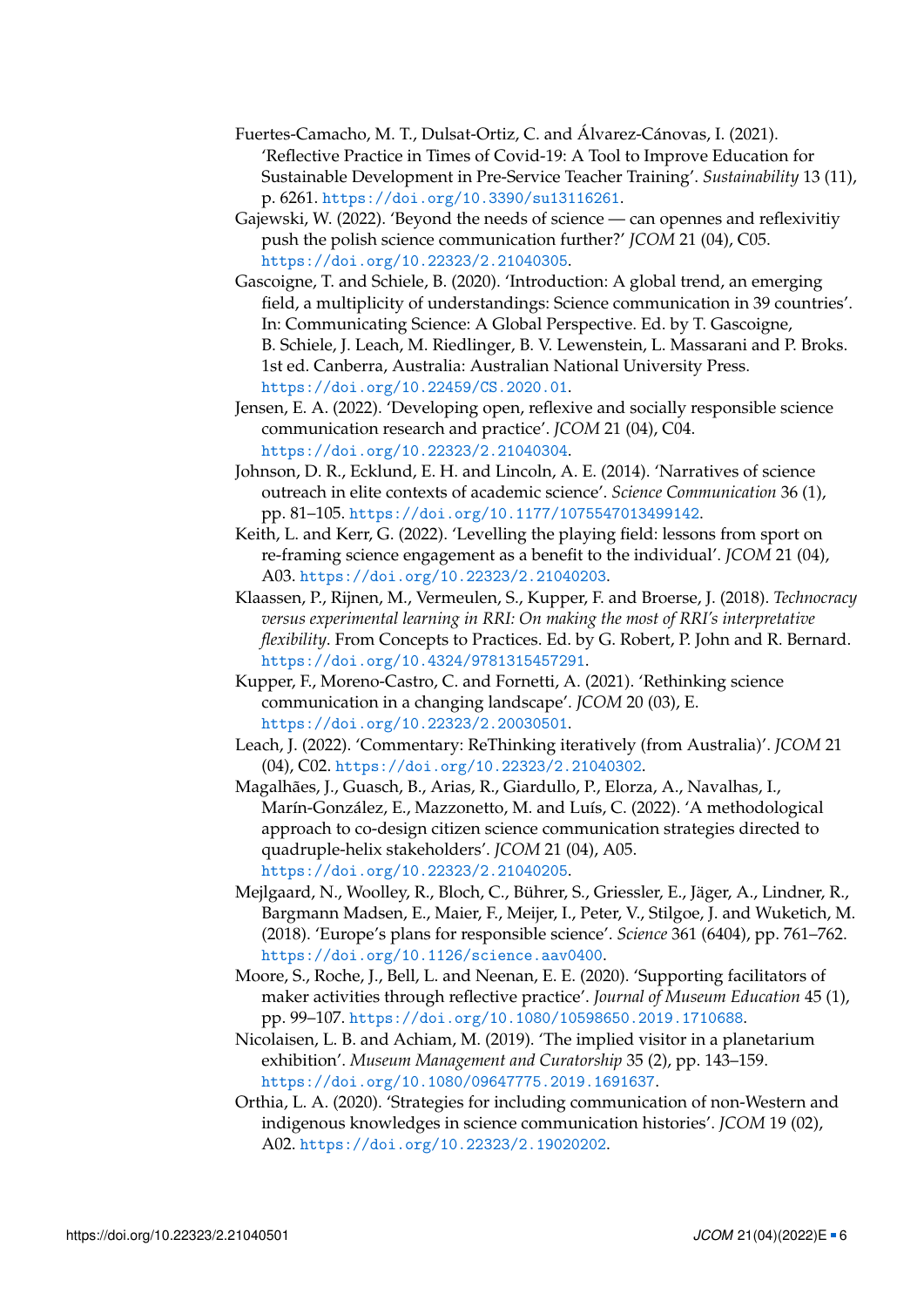- <span id="page-6-7"></span>Rasekoala, E. (2022). 'Responsible science communication in Africa: rethinking drivers of policy, Afrocentricity and public engagement'. *JCOM* 21 (04), C01. <https://doi.org/10.22323/2.21040301>.
- <span id="page-6-0"></span>Roche, J., Arias, R., Bell, L., Boscolo, M., Fornetti, A., Knutas, A., Kupper, F., Magalhães, J., Mannino, I., Mendoza, I., Moreno-Castro, C., Murphy, K., Pridmore, J., Smyth, F., Tola, E., Tulin, M., Weitkamp, E. and Wolff, A. (2021). 'Taking Stock and Re-Examining the Role of Science Communication'. *Frontiers in Environmental Science* 9. <https://doi.org/10.3389/fenvs.2021.734081>.
- <span id="page-6-6"></span>Rock, J., McGuire, M. and Rogers, A. (2018). 'Multidisciplinary Perspectives on Co-creation'. *Science Communication* 40 (4), pp. 541–552. <https://doi.org/10.1177/1075547018781496>.
- <span id="page-6-5"></span>Roedema, T., Rerimassie, V., Broerse, J. E. W. and Kupper, J. F. H. (2022). 'Towards the reflective science communication practitioner'. *JCOM* 21 (04), A02. <https://doi.org/10.22323/2.21040202>.
- <span id="page-6-3"></span>Scholten, V., Hoven, J. van den, Cuppen, E. and Flipse, S. (2016). 'Science communication and Responsible Research and Innovation. How can they complement each other?' *JCOM* 15 (06), C04. <https://doi.org/10.22323/2.15060304>.
- <span id="page-6-1"></span>Stilgoe, J., Owen, R. and Macnaghten, P. (2013). 'Developing a framework for responsible innovation'. *Research Policy* 42 (9), pp. 1568–1580. <https://doi.org/10.1016/j.respol.2013.05.008>.
- <span id="page-6-2"></span>Von Schomberg, R. (2013). 'A Vision of Responsible Research and Innovation'. In: Responsible Innovation. Ed. by R. Owen, J. Bessant and M. Heintz. New York, NY, U.S.A.: John Wiley & Sons, Ltd, pp. 51–74. <https://doi.org/10.1002/9781118551424.ch3>.
- <span id="page-6-4"></span>Wilkinson, C., Milani, E., Ridgway, A. and Weitkamp, E. (2022). 'Roles, incentives, training and audiences for science communication: perspectives from female science communicators'. *JCOM* 21 (04), A04. <https://doi.org/10.22323/2.21040204>.

**Authors** Marianne Achiam is an associate professor of science communication at the University of Copenhagen. She has a background in biology, and after having worked with out-of-school education in Denmark, the US and Ireland for several years, she acquired her PhD in science education. Her research and teaching focuses on science communication as sustainability, specifically how arts-based and aesthetic methods can be used to engage stakeholders (e.g. scientists, communicators, educators, decision-makers, journalists, member of the public) in co-constructing more sustainable ways of life. She has been involved in national and international research projects about science communication (e.g. Hypatia, CSRC, Our Museum, RETHINK). She has recently co-edited the volumes Experimental Museology and Addressing Wicked Problems through Science Education. E-mail: [achiam@ind.ku.dk.](mailto:achiam@ind.ku.dk)

> Dr. Frank Kupper is Associate Professor in Science Communication & Public Engagement at the Vrije Universiteit Amsterdam. He has an interdisciplinary background in science and philosophy and is an established scholar in public engagement research. His research particularly focuses on openness, reflexivity, dialogue and transformative learning in science-society interaction and communication processes. He participated as a research partner in several national